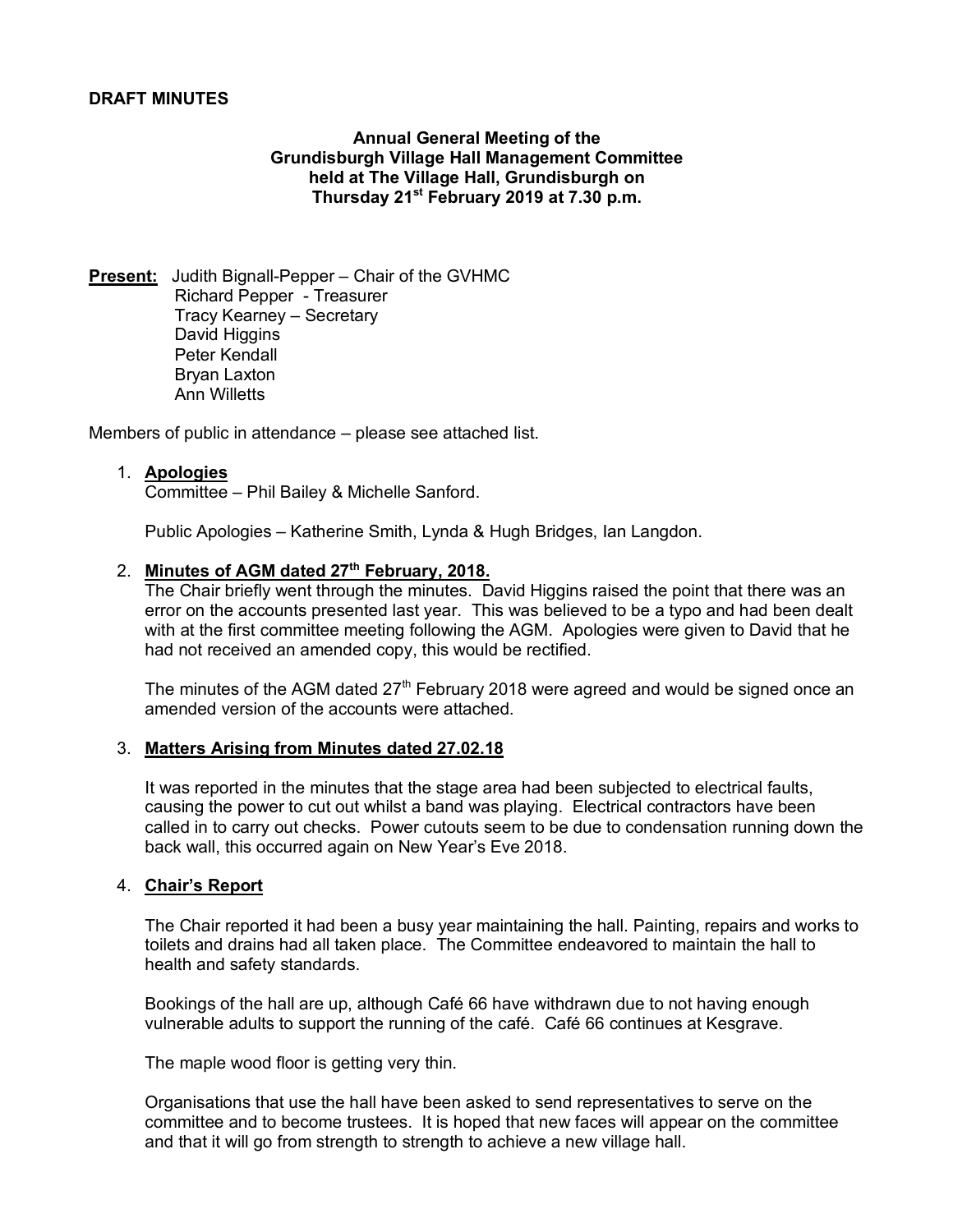# 5. **Treasurer's Report**

 Richard Pepper gave the Treasurer's Report – full copy of the report and the accounts for the period  $1<sup>st</sup>$  February 2018 –  $31<sup>st</sup>$  January 2019 are attached to these minutes.

 In previous years two sets of accounts have been compiled, one for the old hall and one for the new, this year it has been necessary to combine the two. The final accounts are being prepared by Ensors, a local firm of chartered accountants, who will also examine the information with which they have been provided.

The accounts show that, over both activities, a small surplus of almost £90 was achieved. The reality within this figure is that the existing hall had an operating surplus of  $£1,200$ , while almost £9,200 was spent on the new village hall project.

Bookings have increased and the hall is well used. However, the hall is coming to the end of its viable life, underlying costs rose by between 10 and 15% over the past 18 months. From a purely financial stand point the existing hall could close within the next 3 years.

# 6. **Election of Committee**

Trustee names should be put forward 2 weeks before the AGM. The Chair, Treasurer, Secretary and Booking Secretary have all indicated they are willing to continue as Trustees, it was proposed by John Richards and seconded by Heather Langdon that these persons be elected en block.

Other Trustees: Anne Willetts – Youth Club David Higgins – Parish Council Phil Bailey – GAD's Bryan Laxton – Steering Group Chair John Talbot – Folk Dancing Peter Kendall Roz Bull

Other organisations such as Carpet Bowls and Church have been asked to put forward representatives.

The meeting voted in favour of the election of the Trustees.

# 7. **New Village Hall**

Report from Bryan Laxton (Chair of Steering Committee). A copy of the full report will be kept with these minutes.

Bryan thanked those present for attending the meeting, it is his wish to engage with as many people as possible. All voices, thoughts and initiatives are welcomed and Bryan will endeavor to answer any questions.

The intention is to run an open and transparent process. Will Barber has been providing support to redesign the website for the new village hall and to connect with Facebook etc., with the view to consult and get more feedback and engagement with the community.

The Steering Group exists to help guide through the process and sends reports to the Parish Council each month.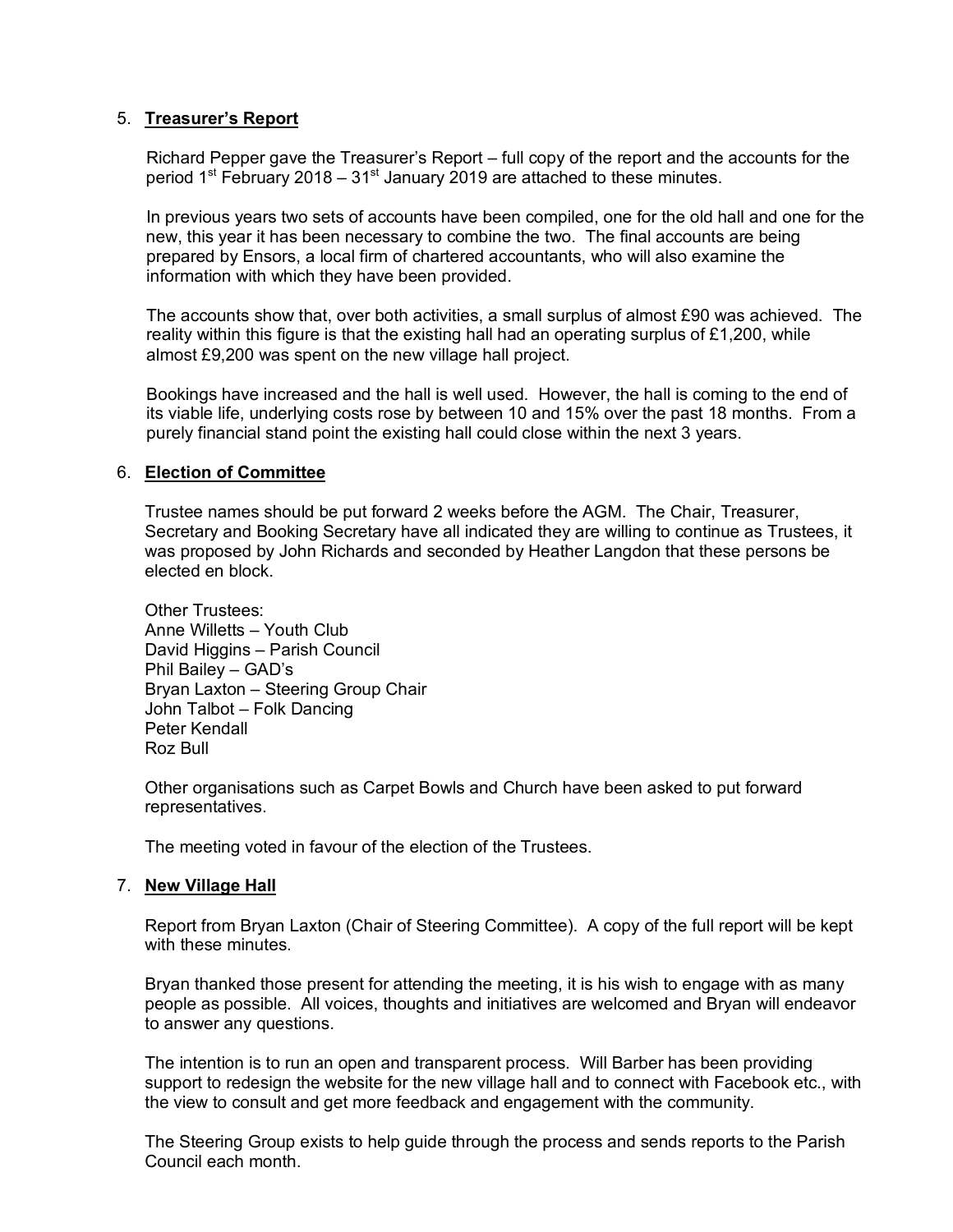Bryan reported on the progress regarding grant funding:

#### Big Lottery

For a while the Big Lottery stopped allocating funding, they have now reorganised and wish to support people, rather than just finance buildings for the sake of it. Recent discussions with them about a substantial grant have been encouraging and we are definitely making progress. £300,000 was initially requested, however we have ascertained that a maximum of £100,000 is more likely to be granted to any single project.

The Big Lottery panel would take into consideration the ownership of land, sale of existing site, monies held and self-help and would need to be confident that if funding was awarded, sufficient funds were secured to finish the project.

#### Other Grants

Time and effort has been spent in looking carefully at how funding may be achieved from a wide variety of sources.

Graham Parker has supplied a spreadsheet to use when seeking grants and has given ideas as to where to apply.

Westleton have completed fundraising for their village hall and have supplied information on 20-30 grants and also the monetary amounts given.

Community Action Suffolk have also been very helpful. They have a funding portal for members that has allowed us to search for grants that might be made available for a new village hall project.

In total all these sources have given us approximately 75 entities to pursue for grant funding, and we feel that achieving £100,000 from these sources is do-able.

# Match Funding

A sum of money has been offered to start a match funding programme. This would be for a new village hall and not for a refurbishment of the existing hall. Other individuals have been encouraged to pledge significant sums of money and a total amount of £50,000 has almost been raised. With Gift Aid this sum may well be increased.

The Horticultural Society has agreed to put part of its surplus from its activities towards the new village hall project. For example if they were able to make a donation of £2,000 this would be match funded with another £2,000 from the programme.

*Paul Franklin asked where the match funding was coming from. Answer – a group of individuals, local people up to a limit of £50,000.*

It is hoped that this initiative will encourage the community to fundraise for a new village hall with a view to raising £100,000 from this match funded scheme.

*Graham Parker stated that he felt any success with lottery grant would be in the region of £80,000 - £100,000. Location postcode is taking into consideration with poorer areas attracting more funding. Graham felt that the initial request to Big Lottery of £300,000 should be brought down to a more realistic figure. Applying for grants can take many hours of work and Graham suggested asking for volunteers to help. Funders have differing ideas as to what they wish to fund, Graham offered to do a teaching session with volunteers.*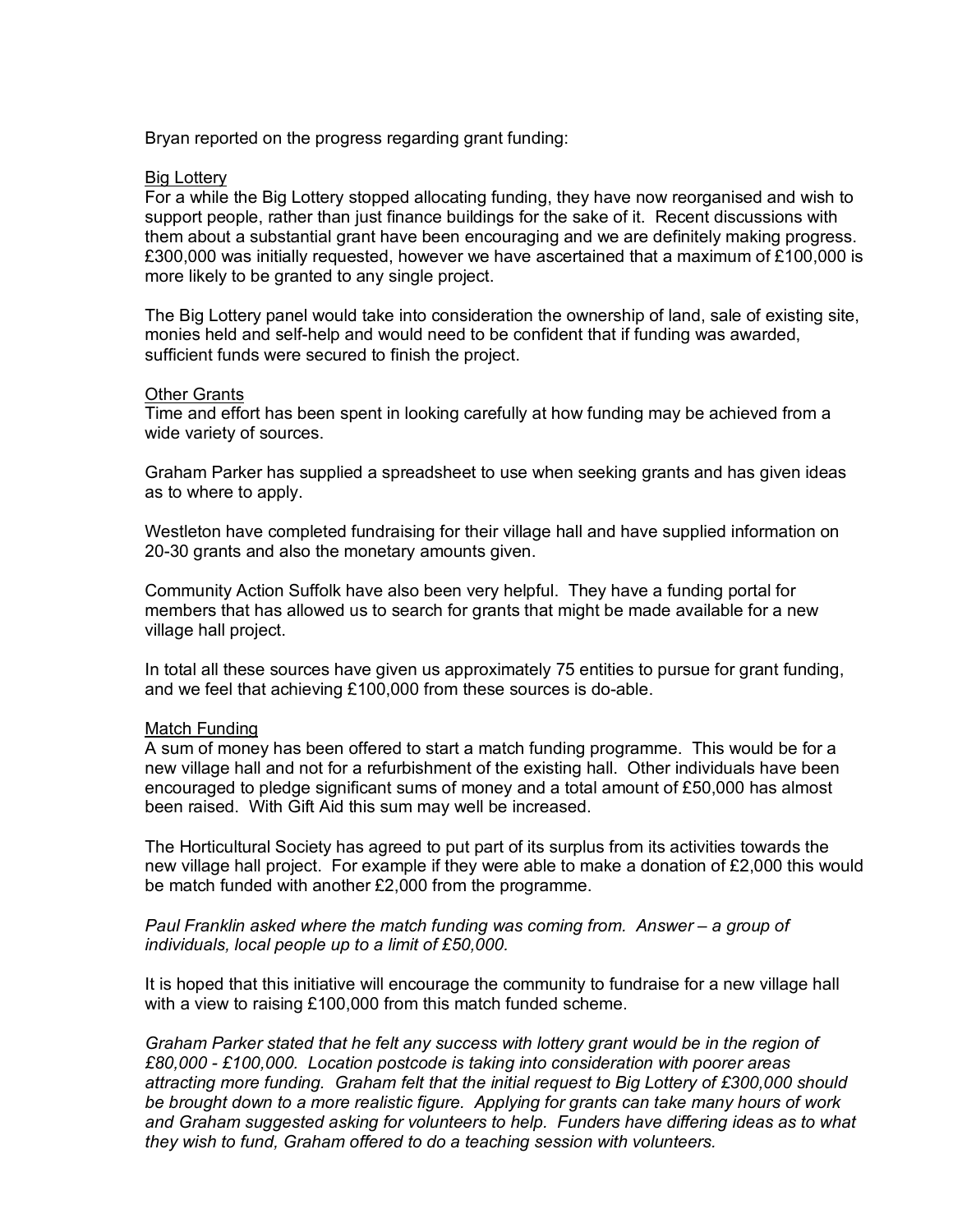Bryan Laxton suggested that GAD's approach the Arts Council for possible funding of named items.

# Refurbishment Options

It has been suggested that consideration be given to refurbishing the old hall rather than building a new village hall. The current hall is almost 100 years old and would require considerable works to bring it up to modern standards. However, this option has been looked into, Castons were asked to cost a sensible refurbishment, to include a small extension to allow for disabled toilets. This cost was calculated to be in excess of £500,000, with this in mind it would not make economic sense to refurbish the existing hall.

To refurbish the existing hall attracts VAT at 20% whereas a new build is VAT exempt. The planning consent on the land opposite the existing hall is for a new village hall.

*Dee Hibble enquired whether the funds to hand were able to be used for refurbishment and had the question been asked. Bryan replied that this had been raised with SCDC who carefully considered the request and had confirmed in writing that "we [SCDC] could not endorse an approach other than the money being used for the new village hall".*

The land and donation were the result of a s106 Deed between the Foulgers, SCDC and SCC and clearly states the monies are to be used for the purposes of constructing a new village hall on the new village hall site.

*Alan Smith queried statutory limitations of s106 – Bryan confirmed there are no time limits, the site was purchased for £1, there is no money going back to the Foulger family.*

# Other Options

*David Wilcox spoke about limits on cash and planning permission. Queried new hall specification re badminton courts. Mr Wilcox also raised the issue of fundraising and the need to show activity to grant aiders.*

Bryan Laxton confirmed no time limit on planning.

Bryan recently took over as Chair of the Steering Group and needed to start somewhere so a number of options were considered and plans had been drawn up and Bryan met with various user organisations to find out their minimum requirements.

The Steering Group feel it is important to give the community several options and the Architects have been asked to provide plans and costings as follows:

- 1. Refurbishment of existing hall.
- 2. A new hall costing approximately £500,000 built from current funds and assets only.
- 3. "Minimum" user design providing most basic requirements.
- 4. A less restrictive design, mainly a slightly larger hall.
- 5. A more acceptable (larger) user design to include a meeting room to allow other clubs to use hall.

 It will take several months to achieve grants and the question as to what is a sensible amount of money to invest will be asked, it is for the village to decide – "What do you want to do?"

Architect has been asked about future extensions to the build, these are a possibility.

# *Rupert Herries – Funding PWLB loan is it off the table?*

 *Bryan – understand unwillingness of some people to borrow. Once options are costed the matter of the loan will be revisited and any decision taken will depend on what the village wishes to do. Bryan said he thought it was wrong to rule out any specific options at this stage.*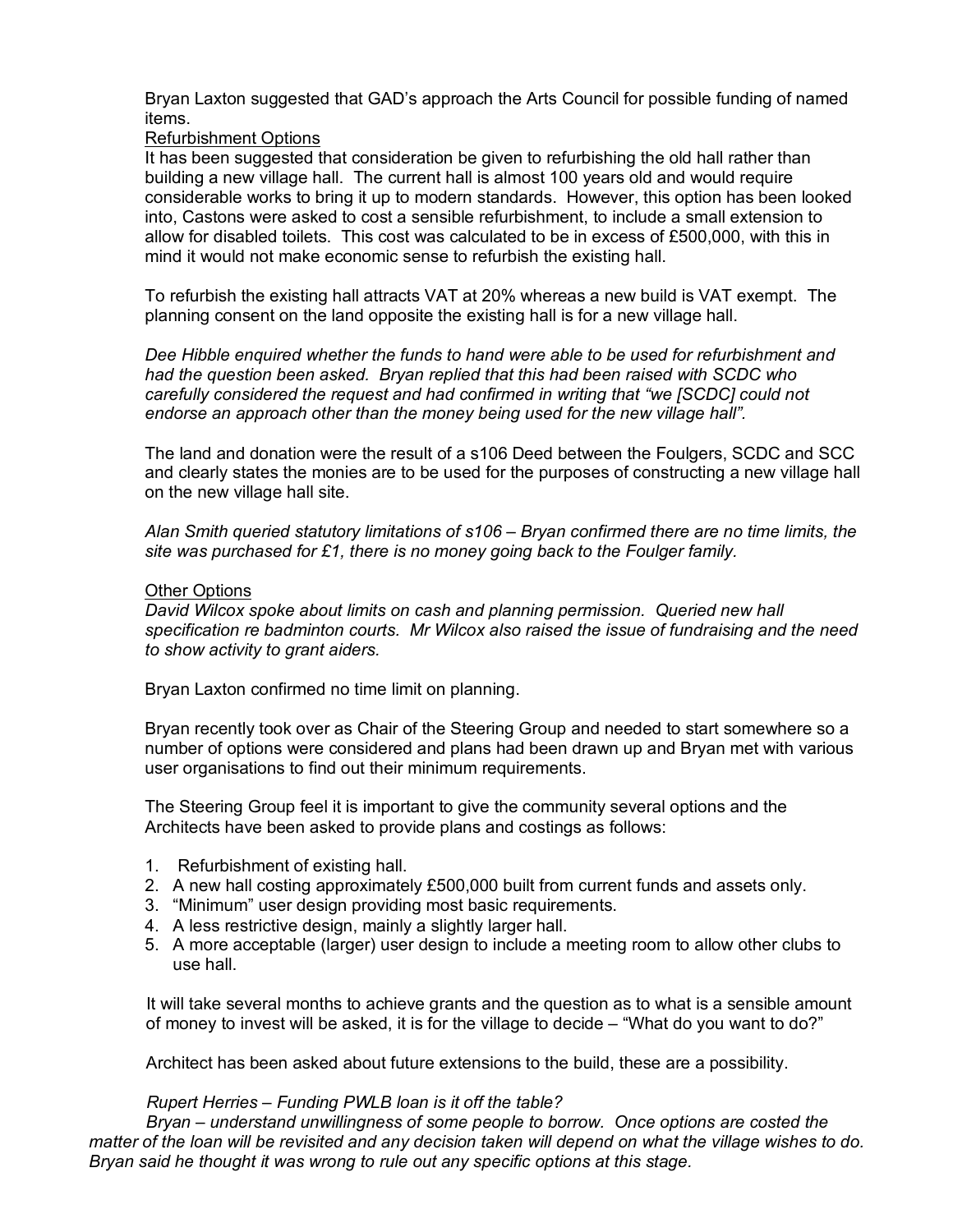*John Richards spoke about the impact of a PWLB loan on Council Tax. He feels it would be a shame if the loan option was taken off the table and the village ends up with a smaller hall.*

*Dee Hibble – would vote against taking out loan of any amount.* 

*Paul Franklin felt any further vote would be prejudiced.*

*Alison Garrod commented that the village had agreed 10 years ago that a new hall was needed and hoped that the new hall would be fit for purpose.*

*Paul Franklin asked whether a pre-fab steel building had been considered, a sports building to cater for young people.*

*Bryan replied the current costing assumption it would be a "standard" construction.*

*Alison Garrod questioned £10,000 already spent on plans being drawn up. Bryan – 5 plans drawn by the Architetcs with full QS costings.*

*Rupert Herries asked about services to site. Bryan – site is serviced to boundary.*

*Ann Willetts reminded the meeting that it is not only about what the village wants but also what SCDC will approve re planning.*

No further drawings or costings will be sought until we know what grants are available. Timeframe not given as do not know how long it will take for funding to be realized.

*Julie Hoyle felt more information is needed regarding meetings etc., suggested a noticeboard to update progress.*

Judith thought this was an excellent idea. Bryan suggested open days to keep the community informed of progress. Peter Kendall thought leaflets in Williams Stores and Forge Stores might be beneficial. Bryan would like more people to help.

*John Richards spoke about moving forward with the new hall project.*

Judith hopes that with more representatives on committee, getting posters put up and the use of Goggle we can get the ball rolling.

Bryan mentioned about the creation of a Just Giving website.

Judith gave thanks to all for attending and the input into the meeting.

# 8. **Any Other Business**

 David Higgins mentioned increasing letting fees, any decision on charges will be deferred until the next full committee meeting.

 Alison Garrod queried the increase in energy costings compared with meter income. Richard Pepper replied about price increases.

Meeting closed at 9.30 p.m.